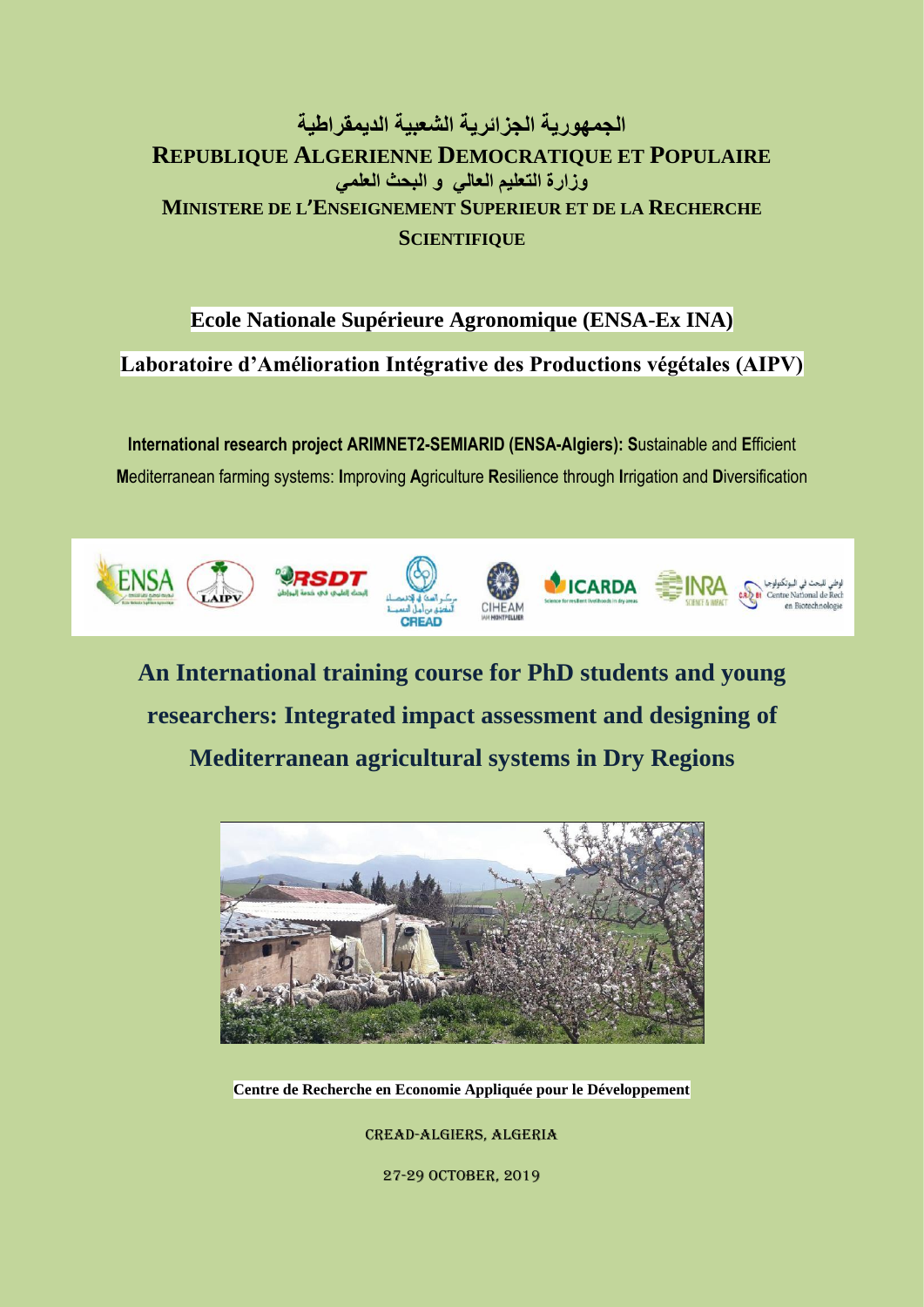## **Scientific Committee**

**Honorary President**: Pr. Belarbi Yacine (CREAD director)

**Days President and Chair person**: Pr. Belhouchette Hatem (UMR SYSTEM, CIHEAM-IAMM, Montpellier)

**President of scientific committee**: Dr. Latati Mourad (National coordinator of SEMIARID project: ENSA-Algiers)

Pr. Wery, Jacques (DDG-R ICARDA- Egypt)

Pr. Yigezu,AtnafeYigezu (ICARDA, JORDANY)

Dr. Hossard, Laure (UMR Innovation, INRA Montpellier)

- Dr. Marrou, Hélène (UMR SYSTEM, Montpellier SupAgro)
- Dr. Laouar, Meriem (ENSA-Algiers)
- Dr. Chenoune, Roza (CIHEAM-IAMM, Montpellier)
- Dr. Bouzid Amel (CREAD-Algiers)
- Dr. Boudedja Karima (CREAD-Algiers)
- Dr. Benmihoub Ahmed (CREAD-Algiers)

### **Organization committee**

- Dr. Boudedja Karima (CREAD-Algiers)
- Dr. Latati Mourad (ENSA-Algiers)
- Dr. Tellah Sihem (ENSA-Algiers)
- Mme. Amirouche Safia (ENSA-Algiers)
- Dr. Benslimane Hamida (ENSA-Algiers)
- Dr. Bouras Fatima zohra (ENSA-Algiers)
- Dr. Haddad Benalia (ENSA-Algiers)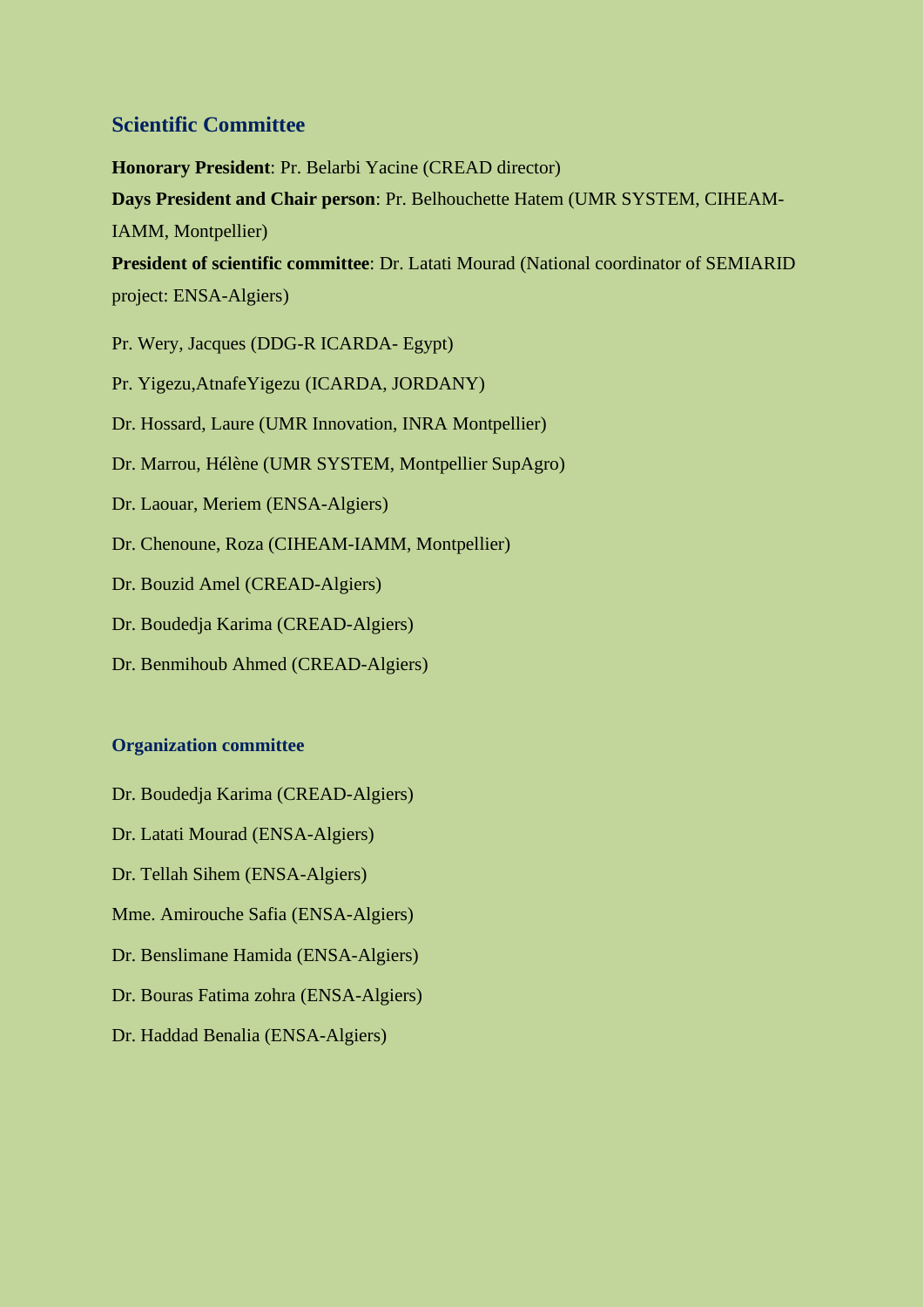











## **An International training course for PhD students and young researchers: Integrated impact assessment and designing of Mediterranean agricultural systems in Dry Regions.**

## **CREAD- Algiers, Algeria**

## **27-29 October, 2019.**

**Context**: This nternational training course follows several doctoral programs organised within SemiArid (ERANET ArimNet, 2017-2020) project, SEAMLESS project (FP6, 2005-2010), the global FSD network (Farming System Design), and then more recently as part of the SemiArid project<sup>1</sup>, which have trained more than a hundred international doctoral students.

These courses aimed to prepare young scientists for the analysis and assessment, based on several case studies, of the sustainability of farming systems thanks to integrated approaches. In its applications it will emphasize the role of diversities (intra-field, intra-farm and across-farms) in the efficiency and sustainability/resilience of agricultural systems. It therefore falls within several national and international priorities programme of most dryland countries: « Feeding » and « Protecting ».

**Participants**: This training course aims for the participation of **25-30 doctoral or post-doctoral students and young researchers** of different nationalities, mostly from northern and southern Mediterranean countries, whose research studies deal with Ag. Sys. assessment and modelling, within a context characterised by harsh and uncertain climatic conditions and limited resource access (water, land, labour, etc.).

**This course will be conjointly organized by the:** ENSA-Algiers (represented by the Laboratory of Integrative Improvement of Plant Production: AIPV), CREAD-Algiers, CIHEAM-IAMM, INRA-France, and **an international research centre of the CGIAR** (ICARDA), which contributes through staff-time and direct support to trainees.

**Objectives and innovation**: The training course seeks to prepare for methodologies of systemic analysis that make it possible to integrate different levels (plot, farm, region) into the design and multi-criteria assessment of sustainable/resilient farming systems taking into account diversities at multiple scales.

This course specifically aims to:

1

1- Simulate and discuss the production and performance of different ecosystem services (e.g., food production, land management, water resources…), and their trade-offs, with the help of biophysical modelling, using diversified cropping systems in terms of crops grown, rotations, crop combinations (including different annual and perennial crops and their spatial layout), in relation to resource management (water, nitrogen…). The CropSyst model will be

 $<sup>1</sup>$  SemiArid project (Sustainable and Efficient Mediterranean farming systems: Improving Agriculture Resilience</sup> through Irrigation and Diversification) it's an ERA-Net project with the participation of CIHREAM-IAMM as project coordinator, INRA-France, IAV-Hassan II Morocco, ENSA-Algiers, INRA-Morocco, and Montpellier SupAgro-France.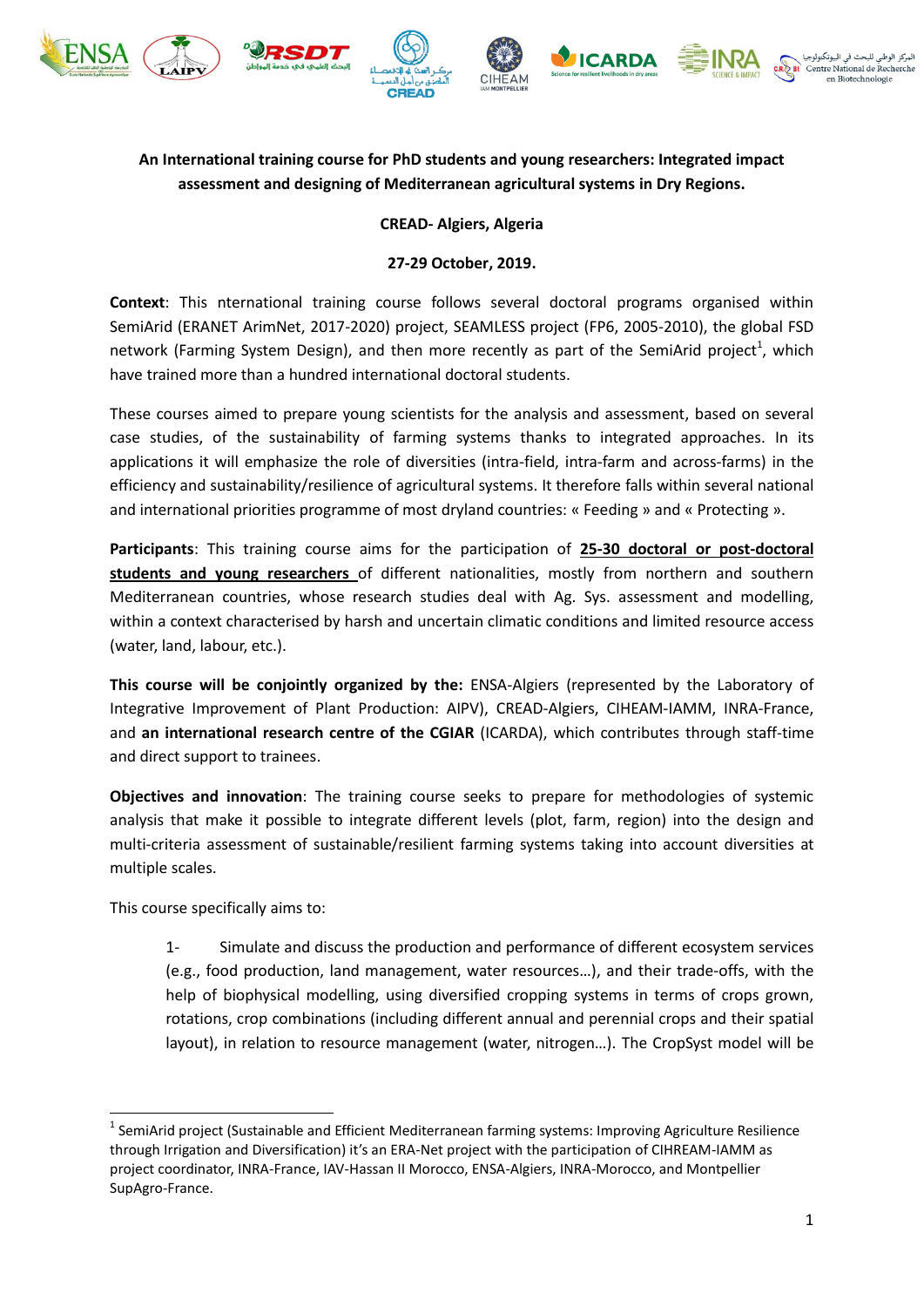







used during the course, with an emphasis on simple models compatible with the data that participants may easily access.

2- Simulate and discuss the integration and adoption of cropping systems that encourage diversity, using bioeconomic modelling (e.g. See ModelEco platform: https://www.supagro.fr/wordpress/modeleco/) and typologies for up and down-scaling (Hammouda et al., 2018), taking into account the expectations of the different stakeholders of the areas and sectors concerned.

**Organization**: The training course will include two phases:

1. An initial period of distance learning (equivalent to 10 hours) for the core modules, using the teaching materials developed within the FSD, EMSACS and ModelEco projects (2015-2018, funded by the Labex Agro).

2. The second stage will take place on-site (over a period of 3 days) at CREAD-Algiers **in Algeria**. It will offer in-depth lectures and practical exercises, which will encourage the use of conceptual and digital modelling. Moreover, it will give the opportunity for participants to discuss different options targeting the promotion of options for enhancing Ag. Sys systems sustainability and resilience to face climate change and market uncertainty.

## **Important dates:**

- 1. October 2, 2019: course announcement for receiving cv and motivation letter
- 2. October 15, 2019: closing candidature.
- 3. October 20, 2019 for the initial e-learning stage
- 4. October27-29, 2019 for the on-site training stage in Algeria

### **Accommodation and fees:**

- Registration fees are for free.
- The participants should take in charge their trip and accommodation.
- Lunches and coffee breaks for the 3 days of the training course will be offered for participants by the organisation.

### **Registration procedure:**

- Send your CV and motivation letter before October 15, 2019
- Contact for registration and information: Hatem Belhouchette, [Belhouchette@iamm.fr](mailto:Belhouchette@iamm.fr) and Mourad Latati: m.latati@yahoo.com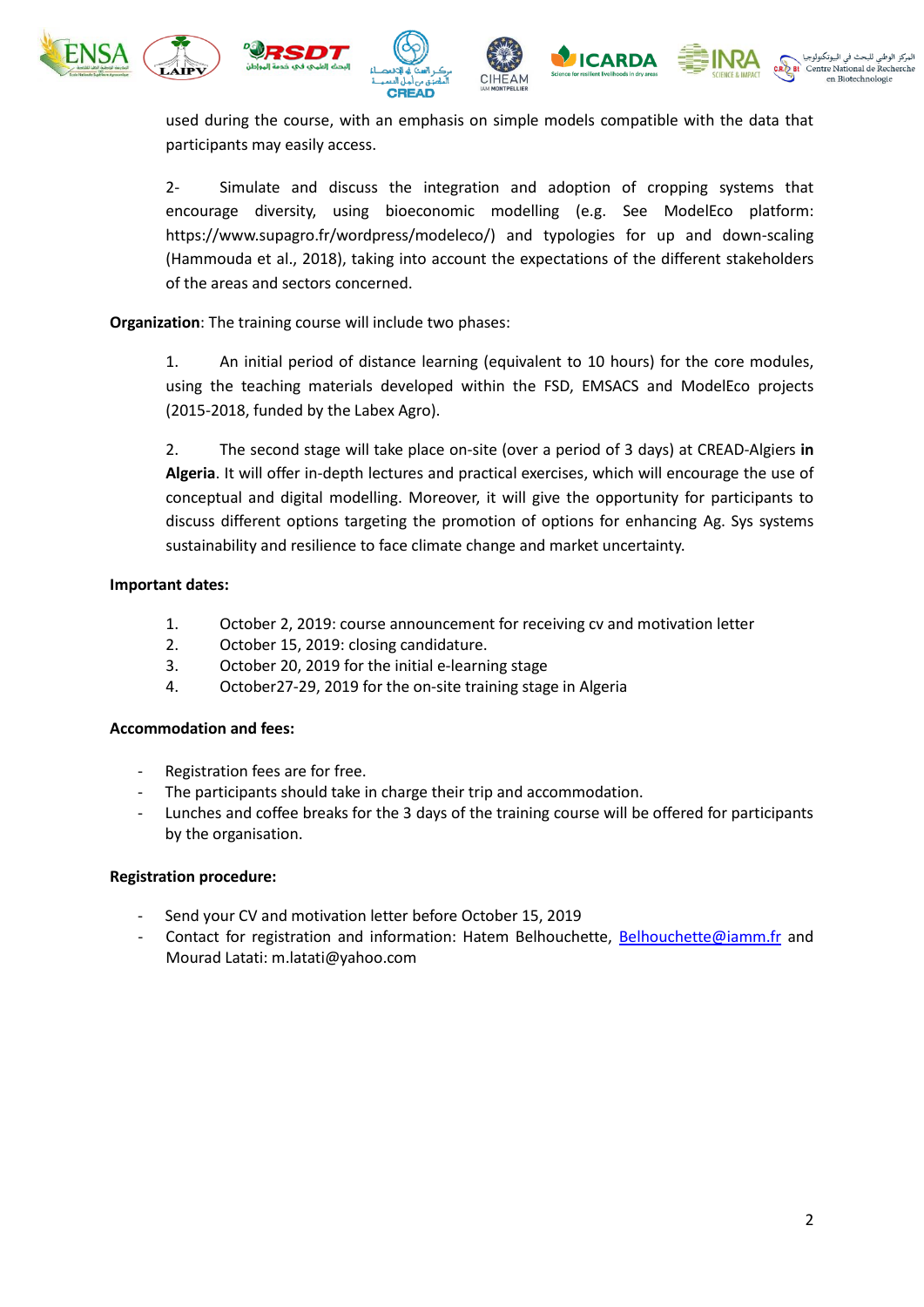











## **Training course programme**

## **Day 1: Conceptual and scenario-based analysis of the role of diversities in the resilience of agricultural systems.**

## **Trainers**: L. Hossard, J. Wery, M. Laouar

This session will be organized in three parts;

## **1. Conceptualization of an issue into an agricultural system**.

As a follow up of the pre-course on-line work the methodology of conceptual modelling of agricultural systems will be presented and discussed, to be further implemented in part 3.

**2. Scenario-based analysis of innovation into an agricultural system**.After a rapid overview of the various concepts of scenario analysis in agriculture a method adapted to the design and assessment of innovative cropping systems in a changing environment will be presented, illustrated with examples and discussed. Its use in a participatory manner with stakeholder will be discussed from previous projects.

**3. Where and how diversities can bring efficiency and resilience into the system**.This part will be addressed in group work applying the methods learnt in part 1 and 2 to a specific case study on diversification of Mediterranean cropping systems. Diversification at field level refers to the type of cultivar, crop, rotation, combination, or crop management to promote. At farm level, it refers to the access to resources (water, land, market) but also to the allocation of resources according to the production goal and to resource availability. Legumes (food and feed) in wheat-based systems will be used as an example. Each group will go through the following steps: i) represent the system to be analyzed, ii) identify the actors concerned and for what role, iii) identify the indicators of resilience/sustainability in relation to the objective of the study, iv) use the framework to assess the performance of these systems qualitatively, v) provide the actors involved some answers based on the results obtained (in the form of advice for strategic choices for example). Groups will report in a final plenary session the methodological implications for further implementation of the scenarios in numerical modelling and in a participatory approach.

## **Day 2: Modelling and analysis of the resilience of cropping systems; contribution of diversities.**

## **Trainers :** H. Marrou (for online course), M. Latati and H. Belhouchette (for onsite course)

This session will be conducted in two stages:

1. A correspondence course starting on September 5th using the EMSACS on line Course (E-modules 1.1 and 1.4). This course mainly deals with four modules: the use of crop models in agriculture, an introduction to agrosystem modelling, and how to use data and statistics to parameterize, assess and use a model.

2. The classroom-based course will be composed of two parts :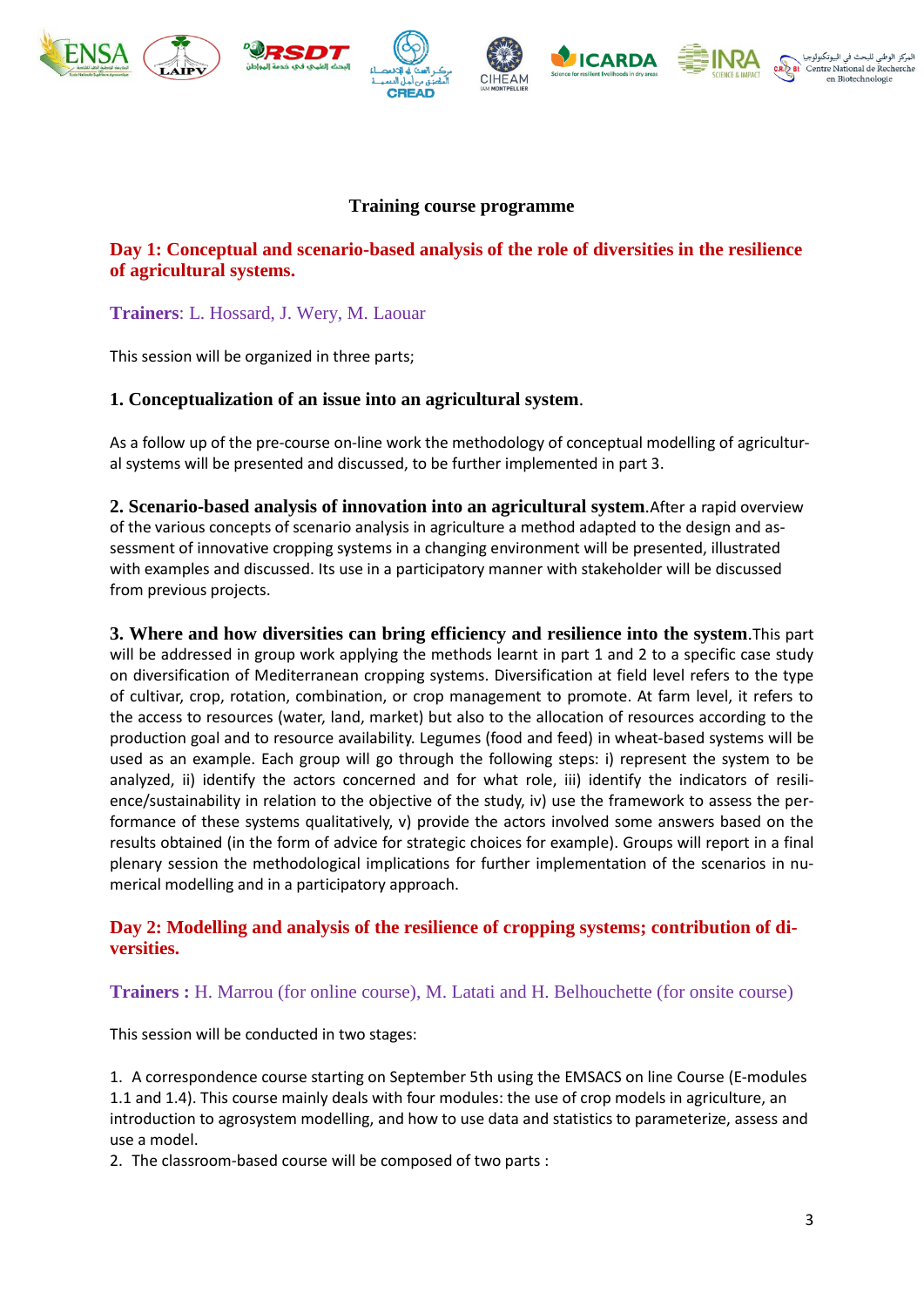









2.1 How complex should my model be? A lecture will cover the complexity involved in choosing a model according to the structure of the system to be modelled, of the objective of the simulation and of data availability. The lecture will be followed by a practical class reviewing different modeling approaches and exploring the relationship between model complexity, model equation, and model processes, and model error.

2.2 Modelling diversified cropping systems: each work group (duos) will have to use the CropSyst model to simulate various wheat based cropping systems (with or without legumes, several climatic years, with or with little irrigation water, etc.). The challenge here is to answer important questions (to be identified and presented beforehand) concerning production, and the resilience of the different ecosystem services (e.g. food production, reduction of N leaching, and water use efficiency.) in a semi-arid context.

## **Day 3- Morning: Analysis of the resilience of farms in arid areas: methodological issues and examples of application.**

**Trainers**: Y. Yegezu, R. Chenoune, M. Latati, H. Belhouchette

This course will consist of two parts:

1. **A correspondence course starting on September 5th using ModelEco course** [\(https://www.supagro.fr/wordpress/modeleco/\)](https://www.supagro.fr/wordpress/modeleco/). This course concerns two modules: the self-study of mathematical programming and the use of bio-economic modelling in order to analyze the resilience of Mediterranean production systems. Several concrete examples of modelling and formulation will be presented on this course.

2. **The classroom-based course on the assessment of the Mediterranean production systems resilience:** A Sétif case study (France, Morocco, and Algeria) will be presented and discussed. The discussion will focus on the i) structure of the current production systems and the expectations of local stakeholders regarding standard ecosystem services: food production, preservation of water resources, reducing production risks, ii) modelling approaches used: selection of typical farms, development of various databases, selection of farm household model, selection of indicators, selection of agricultural activity, and iii) simulation results to see how extend it make it possible to meet the expectations of stakeholders.

### **Day 3- After-noon: Course evaluation**

### **Trainers: all.**

This evaluation includes participant feedbacks on the potential use/misuse, advantages and limits of models (crop models, bio-economic models) and participatory scenarios for agricultural development, including e.g., recommendations for farmers, decision support for farmers/advisers/policy makers, etc. **.** 

#### **List of trainers.**

| <b>Name</b>           | Staff category, discipline    | Affiliation                 |
|-----------------------|-------------------------------|-----------------------------|
| Wery, Jacques         | Professor, Agronomy           | DDG-R ICARDA- Egypt.        |
| Yigezu, Atnafe Yigezu | Senior Agricultural Economist | ICARDA-Jordan.              |
| Hossard, Laure        | Researcher, Agronomy          | UMR Innovation, INRA France |